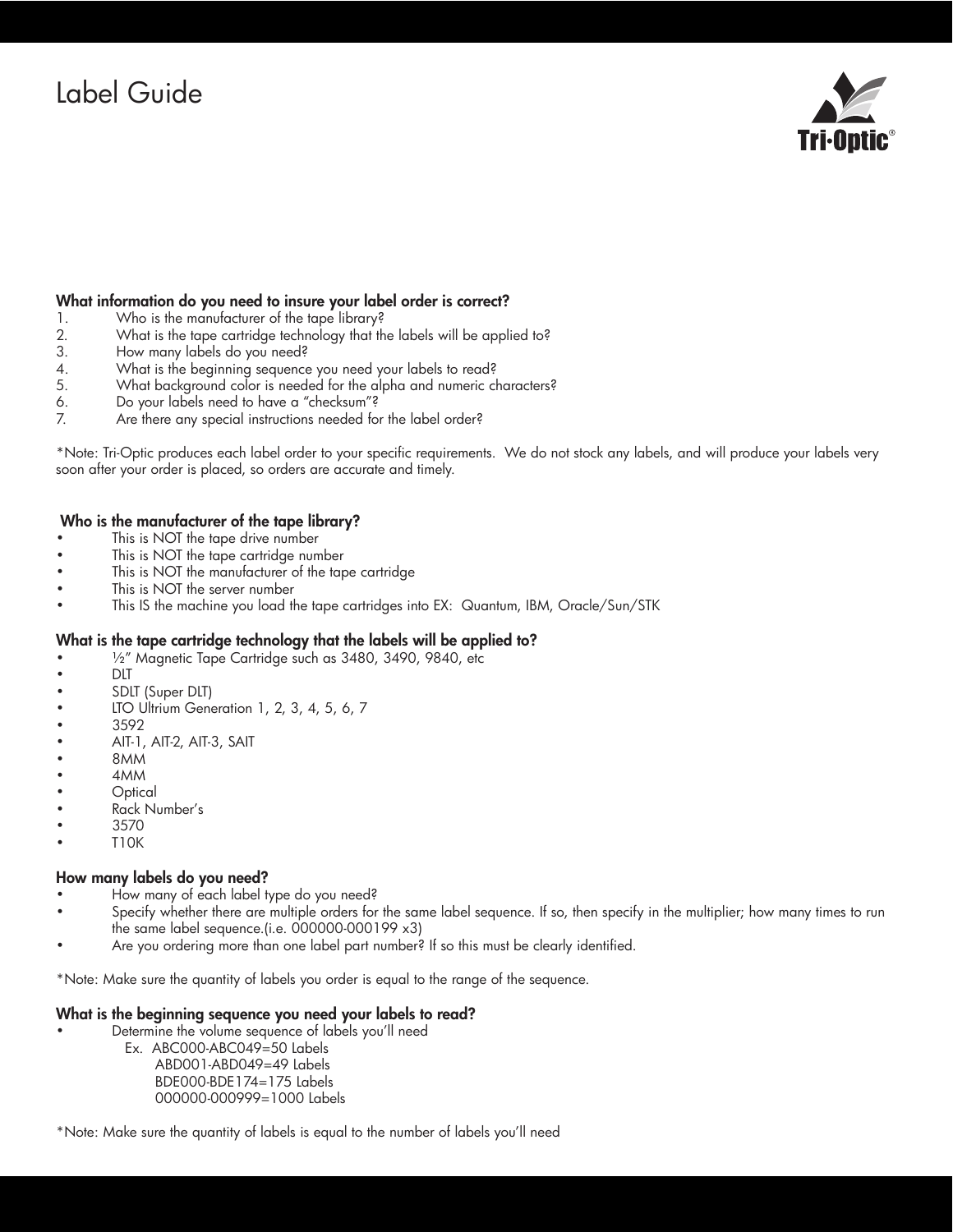

## What background color is needed for the alpha and numeric characters? Do your labels need to have custom colors?

(If different from predefined color scheme)

- The alpha background color MUST be specified in order to produce the labels. There are no predefined colors for the alpha character portion of the labels.
- The predefined background colors will vary by label part number.
- The predefined colors for the numbers of the sequence are listed as Standard, Vibrant, and Pastel color pallets.
- \* Please note there is a difference between Standard and Vibrant
	- What this means to you is: By selecting label part number 1700-00 you will receive the vibrant color scheme; the #1 will always be Yellow, #7 will always be Dark Green etc..
	- ALL labels can be customized to fit your needs, at no additional charge.
		- Example: ABC123-ABC999 A=B/Yellow B=B/Purple C=B/Dark Green 000123-000999 All=B/Orange 123ABC-999ABC All Alpha=B/Red All Numeric's=B/Yellow

## Do your labels need to have a checksum?

- If you have a Qualstar or SpectraLogic library your labels may indeed need a checksum. A checksum is a mathematically calculated "extra" digit that is automatically added to the barcode. Software can use this digit to check the validity of the barcode. The checksum is not part of the sequence. It does not show up in the human readable part of the label. It cannot be controlled or specified by the customer.
- If a library is set-up to require a checksum then labels without the checksum will not work.
- If the library is set-up so that a checksum is not required then labels with a checksum will not work.
- If the label is incorrect the library will usually indicate that the label is un-readable. We have no way of knowing how a particular library has been configured. Where both checksum and non-checksum version of a label exists (1700-005 & 1700-005Q, etc.) the customer will have to determine which one they need. We cannot do it for them. Checksum and Check Digit are different terms for the same thing, they may be used interchangeably.

#### Label Pricing

- The Tri-Optic price list offers label pricing on a "per label" basis regardless of the quantity ordered, with the exception of RFID labels. If you don't find a part number listed, please call and we can provide pricing.
- RFID product is sold by the sheet in increments of 20 labels. Minimum order requirements apply.
- We have a minimum order charge of \$30.00 before shipping.

## Label Cut Off Time for Same Day Shipping

- Tri-Optic production cutoff time is 1:00 pm MST.
- An expedite charge of \$60.00 would be added to your label order. If you would like a second day expedite we can do that for \$30.00. Please contact Sales Support for any questions.

#### Label Lead Time

Labels are often the last item that your clients think about ordering, and the labels then become the "weakest link" in getting a multithousand dollar library installed. We would all like our clients to become better planners, but that may not be realistic. Tri-Optic continually strives to meet or exceed the industry standards with upgrades to our printing, laminating and die-cutting equipment in order to offer the best turn-around time for data storage media labels in the industry. The lead time varies by part number in general the Ultrium LTO magnetic tape cartridge labels, such as the 1700-005 will be shipped with in 2 business days following the receipt of your order. Labels also having a 2 day lead time include the DLT, SDLT, T10K, 4MM and 8mm labels. The 1/2" Tape cartridge labels have a 1 day lead time. RFID labels will have a lead time of 4-5 days. Please contact Sales Support for any assistance in expediting these lead times.

## The Tri-Optic Media Label Team

The team at Tri-Optic appreciates your business and pledges to continue to deliver world-class performance to you in meeting your client's needs. Please do not hesitate to call us if you have questions, 888-438-8362 or email us at support@tri-optic.com.

Michelle Bean – Sales Support Rep #303-464-3547 mbean@edpllc-usa.com Darren Duran – R&D Specialist #303-464-3529 dduran@edpllc-usa.com Brian Hicks – EMEA Business Development #44 (0) 1661 844299<br>Jerry Kelsey – EMEA Technical Support #44 (0) 7786 957908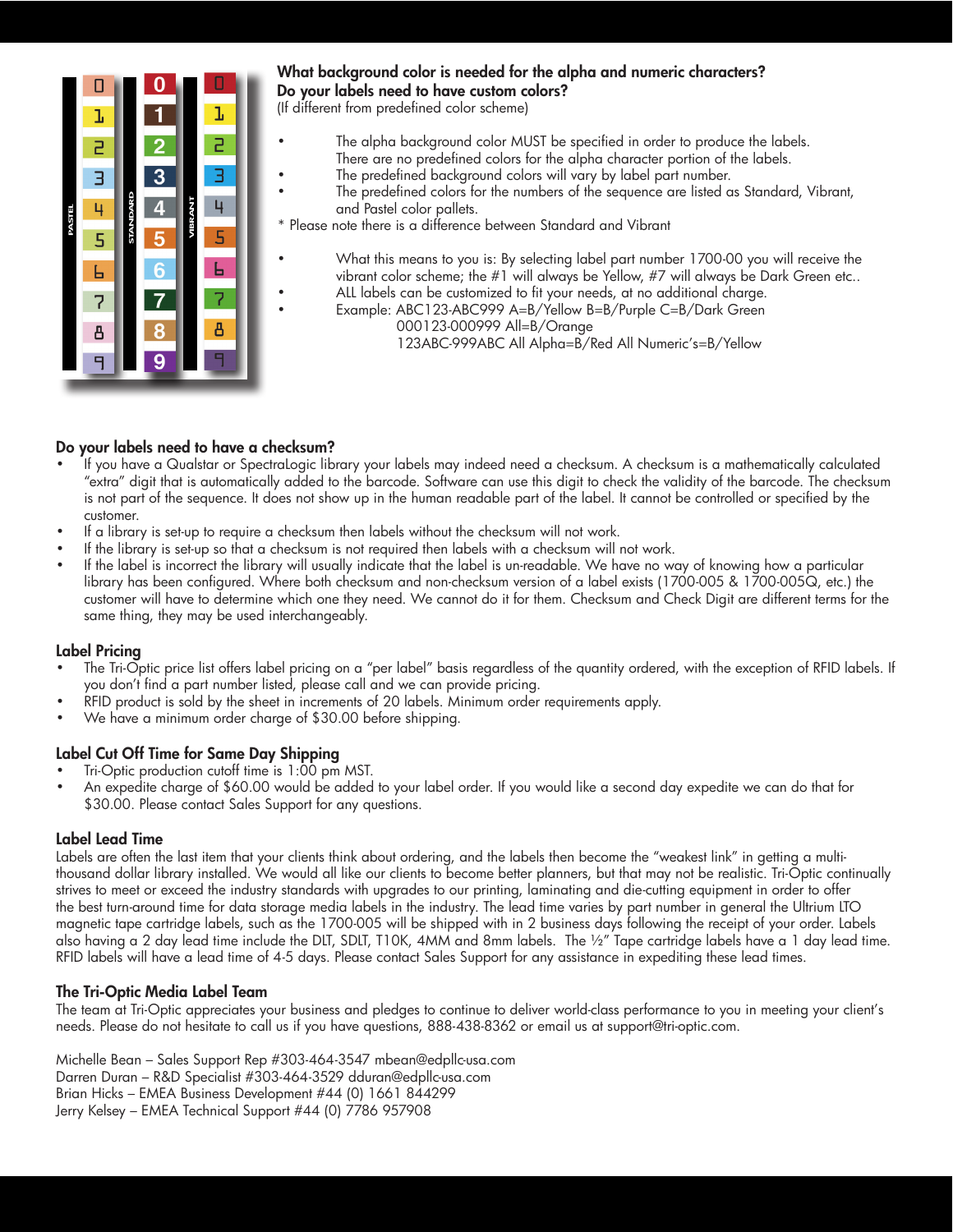

After completing timely review and testing of RFID inlays from various vendors, EDP Tri-Optic is proud to announce that we now have RFID enabled barcode labels available. We offer a world class label that meets the stringent requirements of the leading tape and media manufacturers worldwide and are committed to supplying the highest quality RFID label possible.

Tri-Optic's LTO and T10K combined with RFID technology enable you to track data with improved accuracy and reliability.

After years of sensitive data being retained for longer periods of time and the struggle to control sensitive data proliferation, ensuring you know where your backup tape cartridges are at all times is key to assuring data security. Tri-Optic's LTO and T10K RFID enabled labels have been designed to allow users to take advantage of the advances that RFID provides in data assurance.

Tri-Optic's UHF Gen 2 RFID enabled labels increases visibility and decreases time and labor associated with inventory tracking. The UHF Gen 2 RFID label is tuned to read within the worldwide frequency band and the inlay design provides maximum read range, read accuracy and reliability.

 Tri-Optic's dual functionality barcode and RFID label allows you to seamlessly integrate our LTO and T10K RFID labels into existing systems.

## **RFID LABEL BENEFITS**

- Tape cartridges attached with RFID enabled labels allows UHF Gen 2 stationary readers and portable scanners to quickly read each tape cartridge. This allows you to track every tape cartridge more easily and efficiently.
- Tri-Optic RFID enabled labels decrease read failure rates due to reduction in human handling and increased line of sight, therefore increasing ROI.
- Deliver high performance on all generations of LTO and T10K tape cartridges, allowing for seamless integration into your business.
- As with all Tri-Optic labeling products, our RFID enabled labels offer long durability and high performance rates.